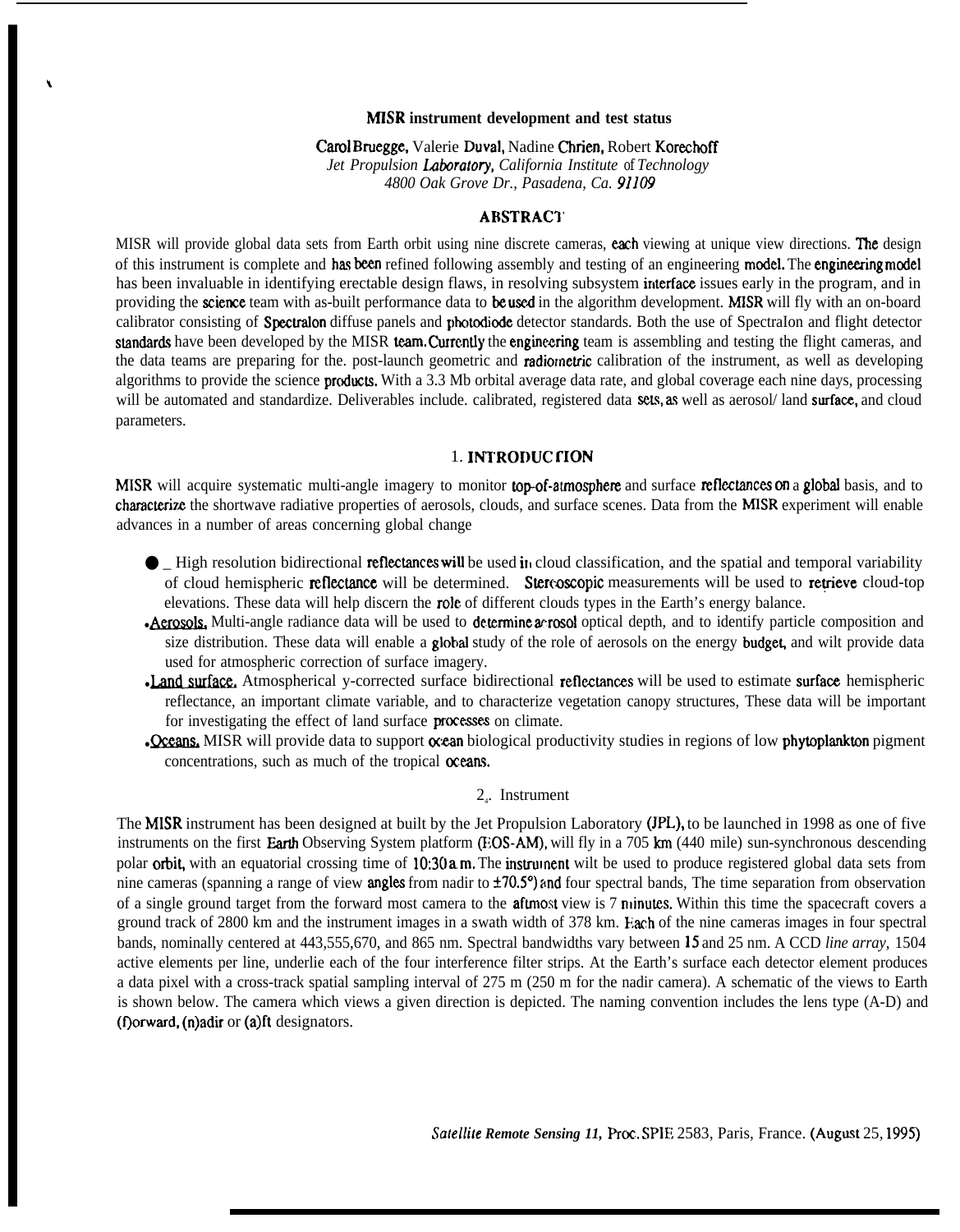

Figure 1. MISR camera projections to Earth.



Figure 2. Camera layout.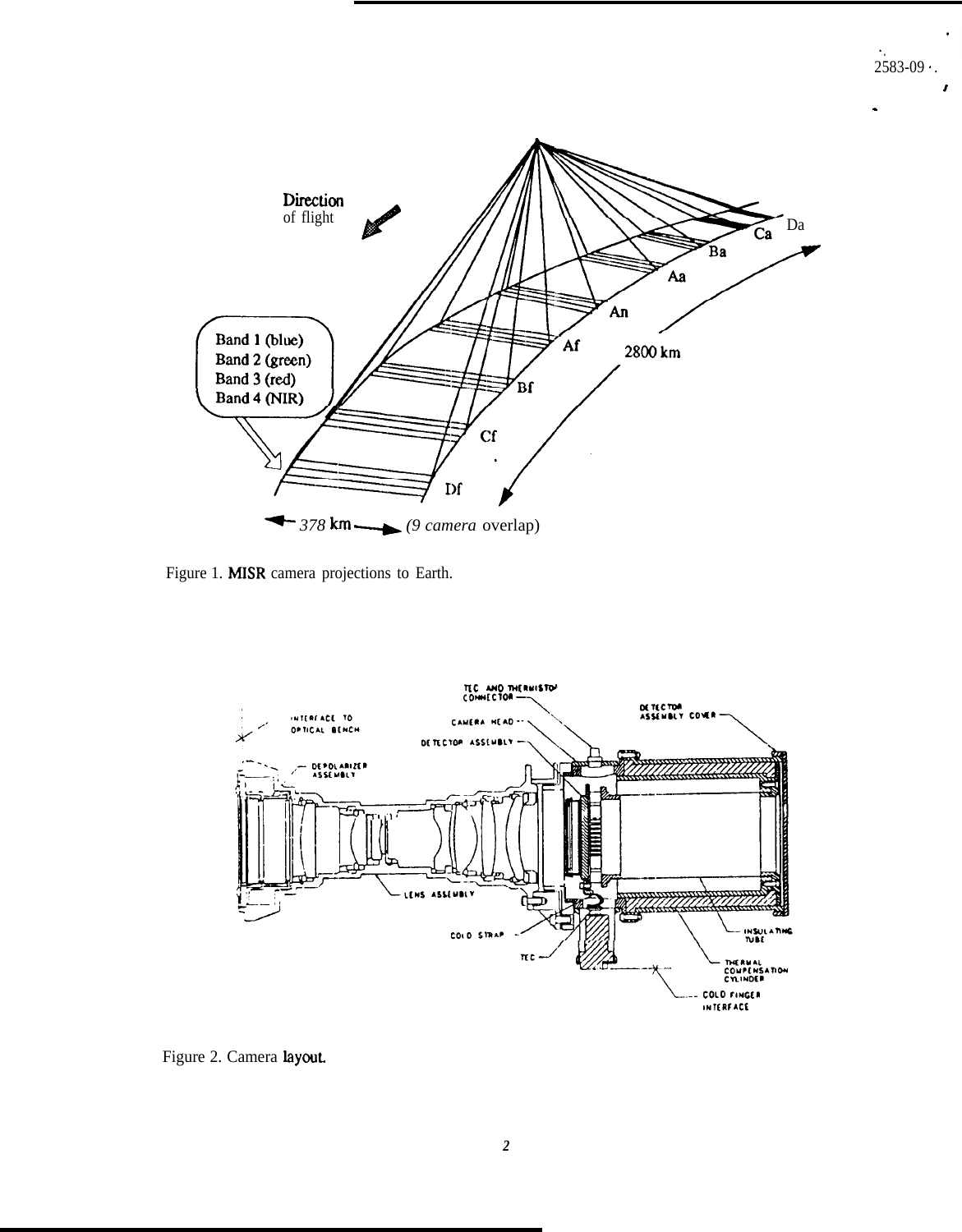high signal levels. This is an acceptable trade-off as photon noise is the dominant error source at the higher radiometric levels. During ground data processing the square-root encoding is reversed. This produces a DN data set which is linear related to incident radiance. (At this time the DN are also padded to 16-bit filling, simply to package into machine words). On-board data averaging of  $4x4$  (crosstrack x alongtrack),  $1x4$ , and  $2x2$  pixels is part of the routing global observation plan, the specific camera configuration being camera and band dependent. A small number of specific sites (-100), defined by the science, calibration, and data validation teams, are targeted and viewed in an unaveraged mode on a routine or event-driven basis, depending on the scene. Thus the science investigator most typically works with 1.1 km pixels, but has routine observations at higher resolution.

### *2.3* **On-Board Calibrator**

For both the preflight and in-flight calibrations **MISR** output are **radion** Metrically calibrated using a spatially uniform source whose radiant output is determined using detector standards. Source standards rely on a series of radiometric comparisons, as provided by the National Institute of Standards and Technology (NIST) or other standards laboratory, through a lamp vendor, and to the instrument flat-field calibration source. Conversely, detector standards are based upon manufacturing knowledge of photon to electron conversion efficiency, filter transmittance, and acceptance cone of illumination. It is **believed** that the MISR detector standards provide greater radiometric accuracy than would be obtained using source standards. During preflight testing, an integrating sphere and laboratory photodiode standards are utilized to achieve the radiometric calibration of the camera.% In-flight, MISR is calibrated using an On-Board Calibrator (OBC) that consists of two Spectralon diffuse calibration panels, High Quantum Efficiency (HQE) diodes in a trapped configuration, and single (not trapped) radiation-resistant PIN diodes, including one mounted to a goniometer arm to provide angular characterization of the diffuse panels. Figure 3 shows the location of these elements with respect to the optical bench structure.



Figure 3. Location of a) the calibration panels and b) photcdiodes on the optical bench.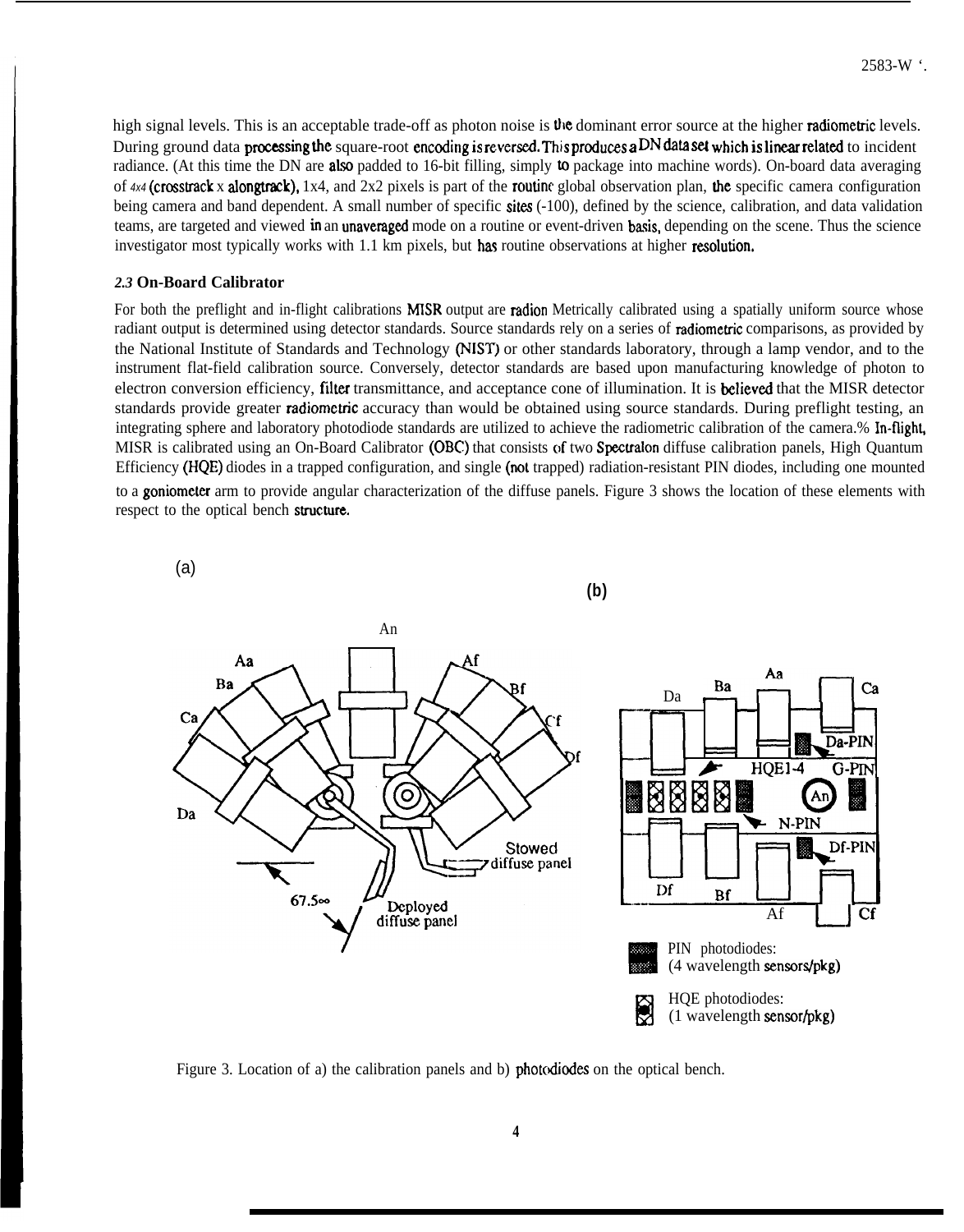# **2.1 Camera Design**

,.

Each MISR camera consists of a lens barrel and a camera head which houses the focal plane structure and to which is attached the CCD driver **electronics. A camera** layout is shown in Figure 2. The design is superachromatic (having a common focus at three MISR wavelengths) and thermally compensate for focus. It is a seven-element **telecentric Biotar** form. (In the **telecentric** design, the chief rays exit the cameras nearly parallel to the optical axis, independent of location in the field of view, with the benefit that the bandpass of the focal plane interference filters is nearly constant across the field). An additional benefit of the *tekentric* design is that **optical** transmittance is only a weak function  $(cos^{-1}\theta)$  of field angle 8. In order to meet the system radiometric accuracy requirements, a double-plate Lyot depolarizer is **incorporated** into **each of the cameras in order to scramble the polarization** state. The effectiveness of Lyot **depolarizers** is dependent on the spectral bandwidth as well as the spectral band shape. They are most effective for Gaussian-like band shapes. Thus, the MISR filters are specified to have Gaussian band shape profiles in order to optimize the performance of the Lyot depolarizers. The mosaic filter consists of four separate filter sticks epoxied into a single structure. When installed into the CCD package each of the four CCD line arrays sees a different color. Ion assisted deposition (IAD) technology has been utilized to insure stable, durable coatings. Manufacturing the passband and blocking layers on separate substrates prevents cost from being prohibitive. After the coating runs the two substrates are bonded together, with the coatings to the interior. Optical masks are incorporated into the assembly to **prevent** white-light leakage through the inter-filter **epoxy** bonds. The filter layouts are given in the companion  $\text{paper}^2$ .

The MISR CCD architecture consists of four line arrays on a common piece of silicon with a spacing of 160  $\mu$ m (6.3 roils) centerto-center. The filter defining the four optical bandpasses is **aligned** with the CCDs, but displaced above the focal plane by  $38 \text{ µm}$ (1.5 roil), The package has a laser welded window, is back filled with argon, and hermetically sealed. The hermetic package prevents contamination of the falter and CCD elements, eliminates humidity, and improves stability. Integration time for each line array can be controlled **independently.** This allows for different integration times in different bandpasses in order to equalize radiometric performance and maximize signal-to-noise ratio. The arrays are operated at 50 kilopixels per second with a  $40.8$  msec line repeat time to provide 275 m of along-track separation between successive lines. The MISR CCD'S have a "thin-poly" design, a new technology developed to increase the detectors' sensitivity to wavelengths **shorter than 500** nm. The detector is cooled to -5° C with a single-stage Thermo-Electric Cooler (TEC). Temperature stability is within  $\pm 0.1$ °C, accomplished by computer cent.ml of a heater.

## **2.2 Instrument subsystems**

The cameras are mounted to an optical bench at their front (light entrance) end with the detector end cantilevered into the instrument cavity. The Primary Support Structure enclosure walls are designed to maintain rigid support for the optical bench and provides kinematic attachment to the **spacecraft**. In addition, it provides a structural mount for the passive radiators located on the **nadir**facing side of the instrument, houses the instrument system electronics and the flight computers, and incorporates optical **baffles** to keep specular glints from neighboring instruments from illuminating **hfISR's** optical calibration surfaces.

The MISR electronics fall into three general areas: camera electronics, system electronics, and calibration electronics. Each camera is relatively autonomous with its own power supply and serial data interfaces. The camera electronics can stand alone through most testing and camera calibration. The design insures that if an in-flight failure occurs in a camera's electronics it is not allowed to propagate to another camera or to the system electronics. The camera digital electronics provide interfaces to the system electronics controlling the camera as well as all the drive and timing signals to the CCD focal plane. The signal chain amplifies and converts the **CCD** video into 14 bit **digital** numbers. The system digital electronics' main function is to interface the instrument to the platform. The system electronics also provide the high speed data interface, control inputs to the cameras, control power throughout the instrument, and control all of the mechanisms. A system circuit measures system-wide temperatures and voltages. All system electronics are redundant to avoid the possibility of a single point failure.

It has been demonstrated that a true 13-bit digital representation of the measured radiance is sufficient to meet the radiometric needs identified by the science team (less would incur increased quantization noise). Square-root encoding, as well as data averaging, is provided by the system electronics. These are implemented as a means of data compression, needed in order to meet the data rate constraints. Square-root encoding reduces quantization error at low signal levels at the expense of increased quantization error at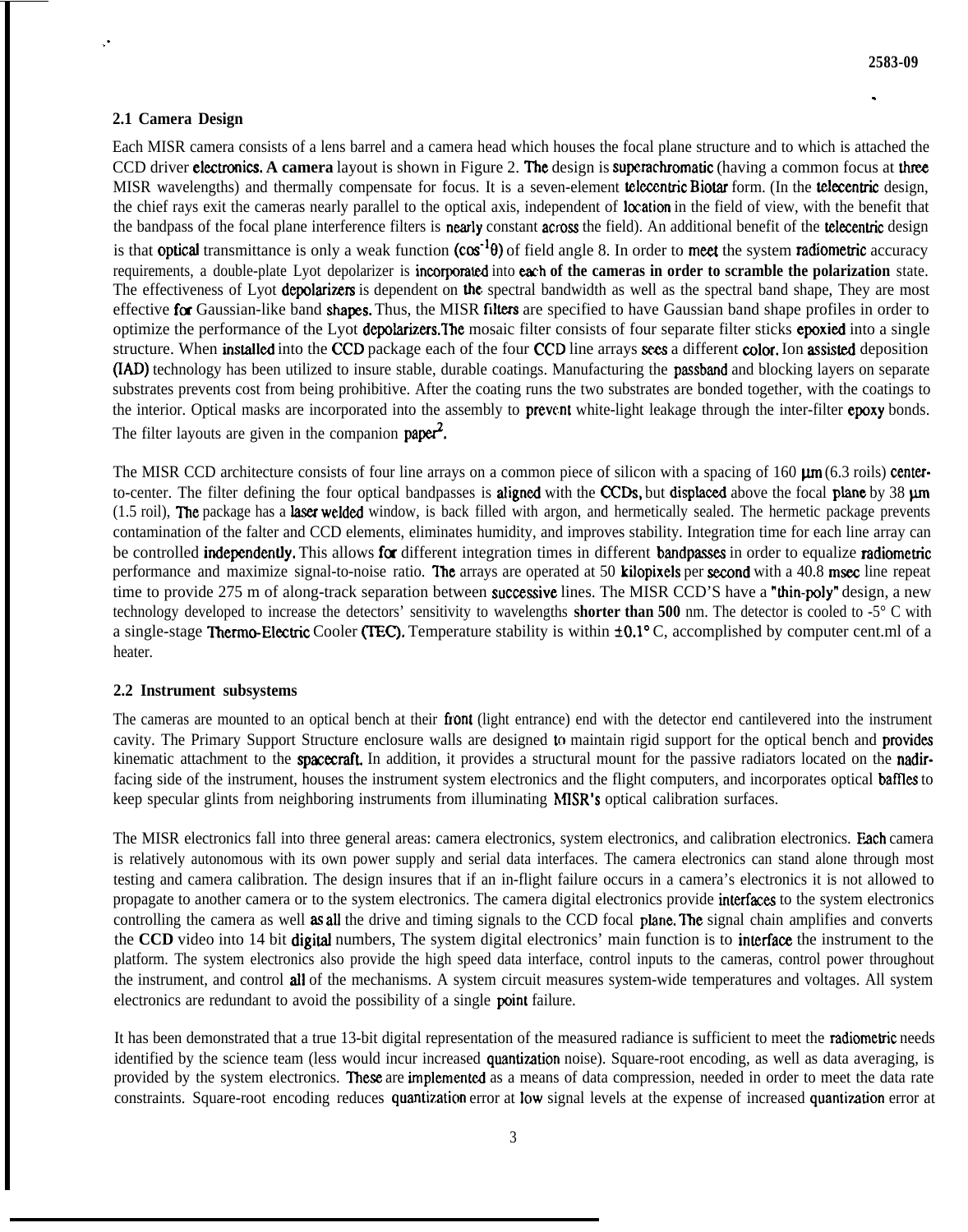panels. Instrument geometric stability is characterized at the system level with use of a calibrated nine-collimator fixture which rests on the instrument optical bench during test Greater details on these tesls are **given in IMuegge,** et al.'.

The specific tests conducted in each of the two **thermal** vacuum **chambers** are **summarized** in Table 1. After assembly a **camera** first goes to the Optical Characterization Chamber (OCC). External to this chamber resides a xenon lamp source which feeds a chamberinternal target wheel. At the target wheel, pinholes 35,50, 100, and 200pm in size are available and are selected, according to the focal length of the camera under test, such that subpixel illumination is provided. The pinhole target is at the focus of a 1 m  $(40")$ collimator, allowing the camera to image onto the pinhole. As the camera is attached to a two axes gimbal, this pinhole, image can be scanned across the focal plane in either the **downtrack** or **crosstrack** directions. Further, the pinhole can be made to pass a finite spectral bandpass of light by prefiltering the source at the external lamp housing. During test the gimbal moves per a preprogrammed test plan to provide the data of interest. First data takes are conducted in ambient pressure and temperature conditions. All final OCC verifications and calibrations are done in vacuum, at multiple temperatures throughout the lens design range of  $0^{\circ}$  to 10° C. Testing is repeated pre and post dynamics and temperature survivability testing,

| Table 1. Optical Characterization Chamber (OCC) tests. Here pinhole imaged onto camera via collimator and camera is |  |                             |  |  |  |  |
|---------------------------------------------------------------------------------------------------------------------|--|-----------------------------|--|--|--|--|
|                                                                                                                     |  | mounted to two axis gimbal. |  |  |  |  |

| Test name.                                           | Test description                                                                                                                                                                      | Test deliverables                                                                                                                                                                                                                                                                                                                                              |
|------------------------------------------------------|---------------------------------------------------------------------------------------------------------------------------------------------------------------------------------------|----------------------------------------------------------------------------------------------------------------------------------------------------------------------------------------------------------------------------------------------------------------------------------------------------------------------------------------------------------------|
| Boresight                                            | Collimated beam illuminates camera at<br>angle perpendicular to lens mounting<br>flange (no gimbal skewing).                                                                          | Provides verification that boresight is<br>within ±8 pixels of CCD array center.<br>Specific boresight location feeds into<br>camera pointing model,                                                                                                                                                                                                           |
| Point-source-function (PSF)<br>response.             | Scan accomplished by moving gimbal in<br>0.1 pixel steps at five field points.<br>Repeated with white and filtered light.                                                             | Provides cross- and down-track line-<br>spread function.<br>Used to predict contrast target response,<br>and available for at-launch contrast<br>sharpening algorithm.<br>Used to measure optical and electrical<br>spectral crosstalk terms.<br>Used to determine MTF and verify MTF<br>specification (26% beginning of life at<br>pixel sampling frequency). |
| Effective focal length                               | Same as above.                                                                                                                                                                        | Best focus position determined at lens<br>level of assembly. Camera assembled<br>using appropriate shims to place detec-<br>tor at focus. Focus verified at camera<br>through temperature range.                                                                                                                                                               |
| Distortion mapping                                   | Same as above, but over entire CCD<br>array. White light only.                                                                                                                        | Measures deviation of image point from<br>h=EFL tan $\theta$ . Provides pixel IFOV<br>knowledge to subpixel accuracy.                                                                                                                                                                                                                                          |
| Stray light                                          | Pinhole. illuminates various field points<br>outside of the sensor field-of-view. Pin-<br>hole stationary to allow pixel summing.                                                     | Used to verify 10" out-of-field stray-<br>light rejection.                                                                                                                                                                                                                                                                                                     |
| Blooming, time response, and hys-<br>teresis studies | The pinhole source is shuttered to deter-<br>mine time response. Neutral density fil-<br>ters and camera integration time<br>controlled saturated conditions (10 times<br>full well). | Used to verify detector response specifi-<br>cations: time response for within<br>dynamic range signals; saturation recov-<br>ery in both the spatial and temporal<br>dimensions.                                                                                                                                                                              |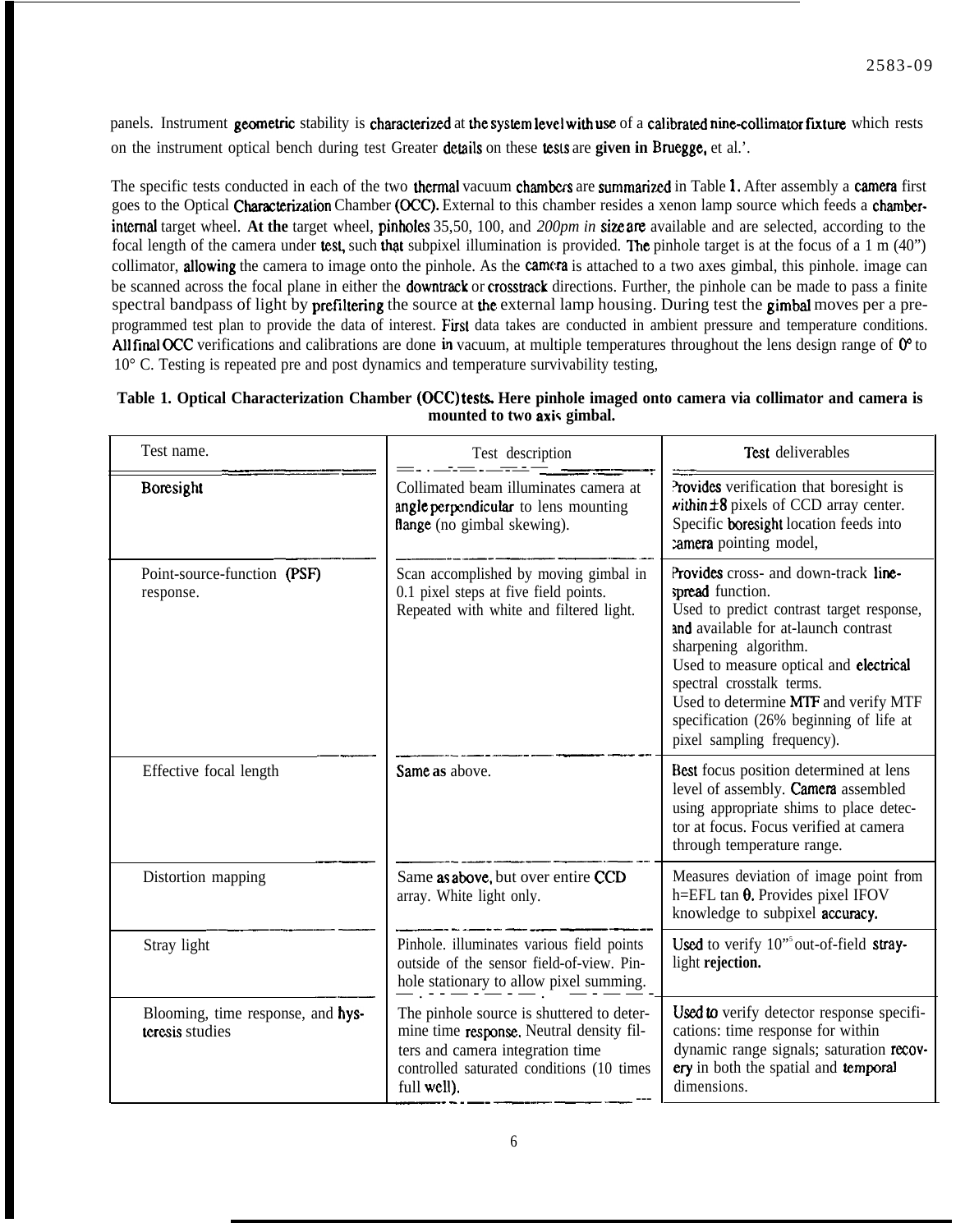2583-09<br>The panels are deployed for calibration at monthly intervals, except at mission start when multiple observations are collected the first month, Over the North Pole, one panel will swing aftward to reflect diffuse sunlight into the fields-of-view of the aftwardlooking and nadir cameras. Over the South Pole, the other panel will swing forward for calibration of the forward-looking and nadir cameras. Thus, the nadir camera will *provide* alink between the two sets of observations. By monitoring the panels with photodiode assemblies, and through consistency **checks** using **overflight campaign** data, **slow** changes in panel reflectance are allowable without compromising the calibration accuracy, since the photodiodes provide the primary standard.In addition to these panel views, the cameras will gather data over the dark Earth for three minutes each month. The dark-Earth data will establish the dark current spatial variability across the array. Dark current is expected to be slowly varying during the mission, gradually increasing due to particle radiation exposure.

> The panels are required to have a high, near-Lambertian reflectance. These properties are needed to direct sufficient energy into the cameras to reach the upper end of the sensor dynamic range.. The Lam **bertian** property also facilitates knowledge of the radiance into the cameras, as the radiance is measured by **photodiodes** at a par titular panel view angle, and corrected for departure from Lambertian behavior. SpectraIon has been flight qualified by the MISR team (Bruegge, et. al, 1993; Stiegman, et al., 1993) for use as these in-orbit calibration targets. SpectraIon is a product of LabSphere (North Sutton, New Hampshire), and is composed of pure polytetrafluoroethylene @TFE, or Teflon) polymer resin that is compressed into a hard porous white material using temperature and pressure sintering. No binders are used in the procedure.

> The diffuse calibration targets will be monitored by three types of **diodes:** radiation-resistant PIN **photodiodes** and two types of High Quantum Efficiency (HQE) diodes. (Note: "PIN" is a description of the diode architecture where  $p$ , intrinsic, and n doped layers are **stacked.) The** radiation-resistant photodiodes will be fabricated four to a package, each diode filtered to a different MISR spectral band. Five such packages will be used. Two will view in the nadir direction, two in the Df and Da camera **directions**, and one package will be mechanized on a **goniometric arm** to monitor the **angular** reflectance properties of the panels.

> The HQE's are in a "trap" configuration. Here three silicon photodiodes are arranged in a package so that light reflected from one diode is directed to *another* diode. The output of **each** diode is summed, resulting in near 100% quantum efficiency. A single spectral filter per package is used, and four such packages provide coverage at the four MISR wavelengths. One diode type will be used to obtain high quantum efficiency  $(QE)$  in the blue, and another type will be optimized for  $QE$  in the remaining three bands. The diodes have been specified to have an internal quantum efficiency exceeding 0.995, to have a front surface loss of less than 20%, to have a linearity of **response** better than 99.99% over an *equivalent reflectance* range of 5 to 100%, and to have SNR in excess of S00 at full scale. The equivalent reflectance parameter is used to specify instrument signal-to-noise requirements. This parameter is defined **as:**  $\rho_{ee} = \pi L_2/E_{0\lambda}$  where  $L_2$  is the spectral radiance incident at the sensor while observing a given target, and  $E_{\alpha}$  is the spectral exo-atmospheric solar irradiance at wavelength  $\lambda$ . (Both  $L_{\lambda}$  and  $E_{\alpha}$  are band weighted over the passband response.) To convert an equivalent reflectance into radiance, therefore,  $L_A = E_0 \lambda^* \rho_{eq} / \pi$  where  $E_{\alpha\alpha}$  is the exo-atmospheric solar spectral irradiance, as given by the World Climate Research Programme<sup>3</sup>.

> The goniometer is a mechanized device which characterizes the relative diffuse panel radiance function with angle. It does so in a plane parallel to the spacecraft flight direction. **A** PIN package mounted to the goniometer arm swings through  $\pm 60^{\circ}$  to allow panel characterization appropriate to the along-track camera angles.

## 2.4 Performance testing

**r**

Some degree of testing of MISR flight hardware is done at the component, camera, and system levels, as well as after shipment apd integration onto the **spacecraft**. The bulk of the performance data, however, are collected at the camera level of assembly. By characterizing each camera individually, testing can be spread sequentially over time and the test hardware is simplified. Camera testing is done using two MISR-dedicated thermal vacuum chambers. The camera-level approach to characterization also permits camera spares to be stored as calibrated, ready to fly hardware. The shorter system level tests are to be conducted in shared, more costfy facilities. Radiometric stability is verified at the system level of assembly by deploying and illuminating the flight diffuse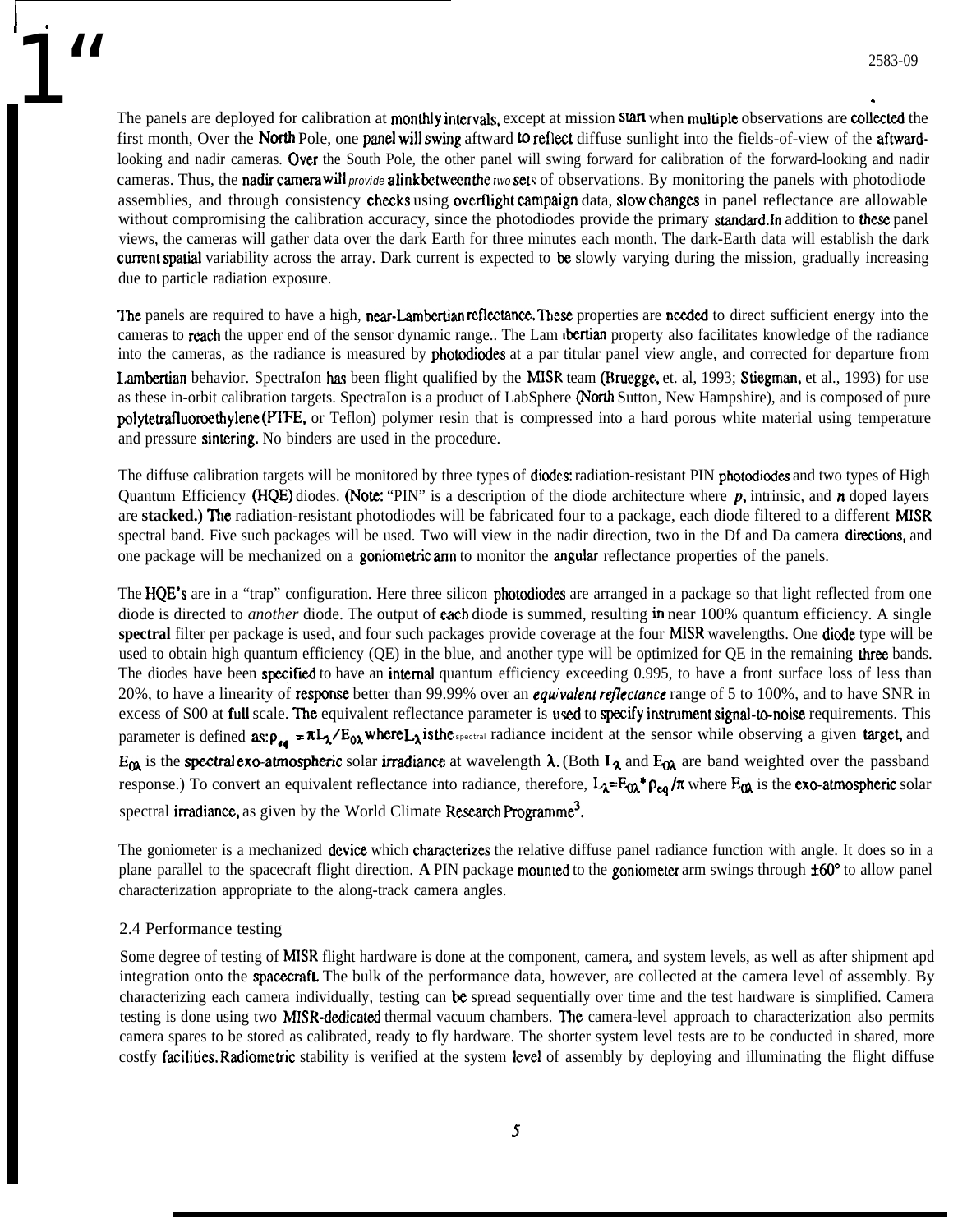

Figure 4. Gaussian fit to Band 4, center pixel of camera PFU312.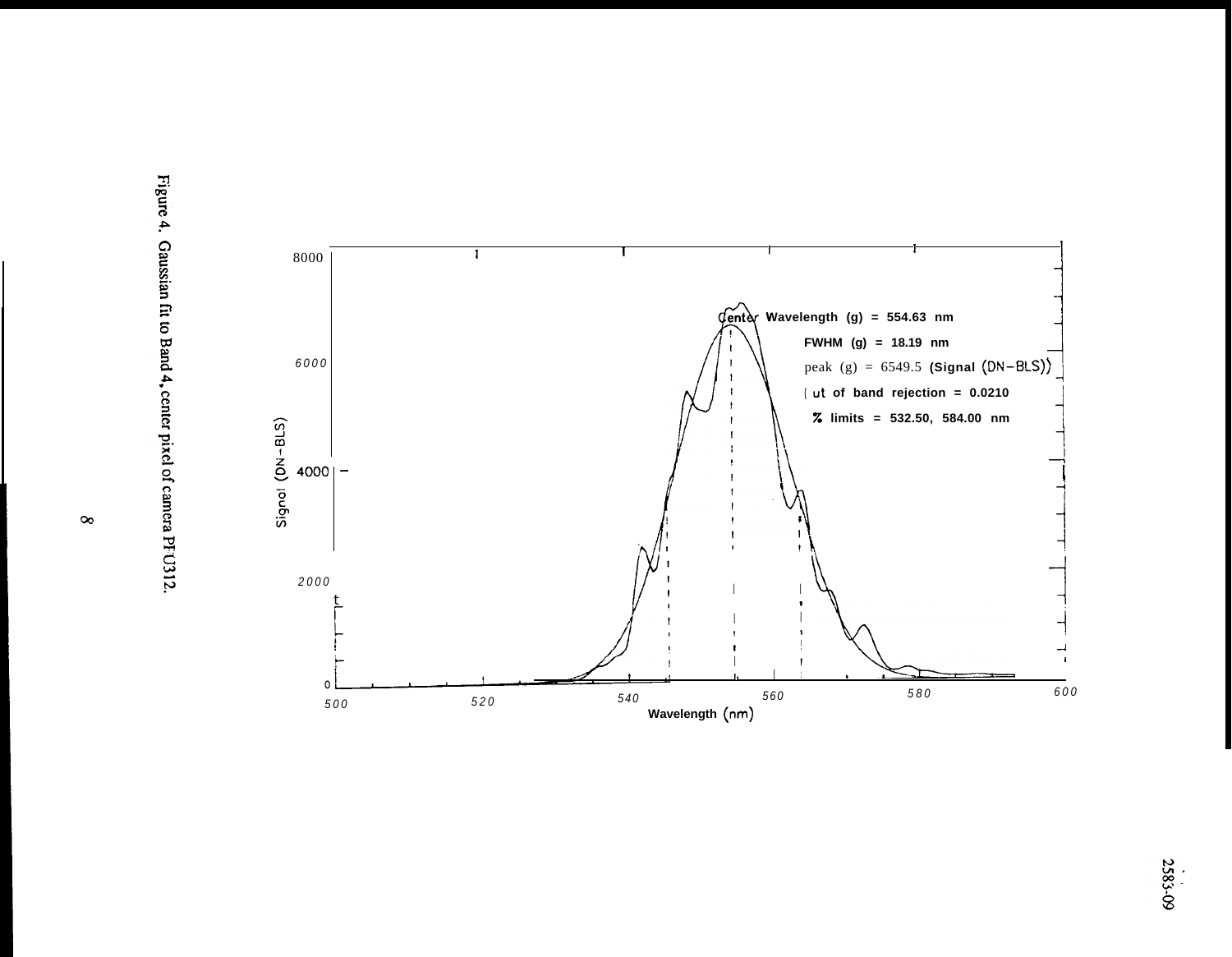After testing in the OCC, a given camera is next moved to the Radiometric Characterization Chamber (RCC). This chamber has a 0.5 m (20") diameter window within it's door. Either a monochromator or integrating sphere are wheeled in front of the chamber, illuminating the camera through this window. Tables  $2$  and  $3$  describe tests conducted with these respective sources. For the spectral tests each pixel analyzed is **parameterized** in **terms** of a best-fit Gaussian<sup>to</sup> the in-band region, this being the  $\frac{1}{2}$  % points with respect to the peak. As the band profile was specified to be Gaussian, it is believed that this function best represents a simplified spectral response function, with pararneterization derived so as to preserve the integrated energy. As the MISR filters do have a finite outof-band response, however, an equivalent *parameterization* is desired which accounts for the out-of-band energy. For this an equivalent square-band analysis is made. Out-of-band response beyond the limits of the monochromator (900 nm) is determined by use of a bandpass filter covering the 900 to 1100 nm region. This filter is used to prefilter the light while the camera views the integrating sphere. Figure depicts the Gaussian analysis for the center pixel of camera PFU3 12.

,.

| Test name.        | Test description                                                                                          | Test deliverables                                                                                                                                                                   |
|-------------------|-----------------------------------------------------------------------------------------------------------|-------------------------------------------------------------------------------------------------------------------------------------------------------------------------------------|
| SpectCal-In band  | Scan monochromator from 400 to 900<br><b>nm</b> in 0.5 nm steps, setting exit slit to 1<br>nm dispersion. | Gaussian in-band best-fit response<br>parameters.                                                                                                                                   |
| SpectCal-Out band | <b>Scan monochromator</b> from 400 to 900<br>nm in 10 nm steps, setting exit slit to 20<br>nm dispersion. | Equivalent square band response deter-<br>mined using moments analysis.<br>Provides out-band rejection and<br>response function for out-of-band cor-<br>rection to the flight data. |

| Table 2. Radiometric Characterization Chamber, Monochromator illuminates camera via window in chamber door. |  |                                                                                                                                                                                                                                                                                                                                                                                                                                                                                             |  |  |  |  |
|-------------------------------------------------------------------------------------------------------------|--|---------------------------------------------------------------------------------------------------------------------------------------------------------------------------------------------------------------------------------------------------------------------------------------------------------------------------------------------------------------------------------------------------------------------------------------------------------------------------------------------|--|--|--|--|
|                                                                                                             |  | $\begin{minipage}{.4\linewidth} \begin{tabular}{l} \hline \multicolumn{3}{l}{} & \multicolumn{3}{l}{} & \multicolumn{3}{l}{} \\ \multicolumn{3}{l}{} & \multicolumn{3}{l}{} & \multicolumn{3}{l}{} \\ \multicolumn{3}{l}{} & \multicolumn{3}{l}{} & \multicolumn{3}{l}{} \\ \multicolumn{3}{l}{} & \multicolumn{3}{l}{} & \multicolumn{3}{l}{} \\ \multicolumn{3}{l}{} & \multicolumn{3}{l}{} & \multicolumn{3}{l}{} \\ \multicolumn{3}{l}{} & \multicolumn{3}{l}{} & \multicolumn{3}{l}{}$ |  |  |  |  |
|                                                                                                             |  |                                                                                                                                                                                                                                                                                                                                                                                                                                                                                             |  |  |  |  |

The integrating sphere used in these tests is 1.6 m (65") in diameter, has a 76x23 cm (30x9") exit port, and a 30 cm (12") external sphere with variable **aperture.The** main sphere is illuminated with use of eighteen 200 W bulbs and six 30 W bulbs; the satellite sphere has a single 200 W bulb. The sphere is sequenced through a number of lamp-on settings, allowing digital data to be collected at multiple **radiometric** levels. The coefficients in the calibration equation **are** determined for each pixel using these data. A statistical approach called the Fidelity Analysis<sup>1</sup> is used Lo fit a straight-line through the data, provide a measure of the uncertainty in this fit, and extrapolate the uncertainty to an **arbitrary** radiometric level. The gain and offset coefficients for cameraPFU312 are shown in Figures 4a and 4b, as well as the Fidelity interval uncertainty limits, Figure 4c. The gain and offset coefficients are a fit to the equation  $L_{\lambda} = G(DN-DN_{o})$ , where  $L_{\lambda} [W m^{2}sr^{1} \mu m^{1}]$  is the spectral output of the sphere, and DN<sub>o</sub> [digital numbers (DN)] is output the extrapolated to a zero input radiance. Thus, with these pi xel coefficients the radiance of the scene cart be determined from the camera DN output. The uncertainty plot shows that there is about a 9% uncertainty in equivalent reflectance when the scene is low in reflectance (6%), and a 0.6% uncertainty at  $\rho_{eq}$ =100%. These give the uncertainty due to selected lamp levels, and camera dark current variations. In addition to this uncertainty, there is a systematic uncertainty of about 2% in the laboratory detector standards. Another contributor to **radiometric** error is the sphere drift between calibrations. By monitoring the sphere with an internal photodiode during testing, the total radiance and equivalent reflectance retrieval error cart be reduced such that we meet the 3% (1 $\sigma$  at  $\rho_{eq}$ =100%) uncertainty requirement.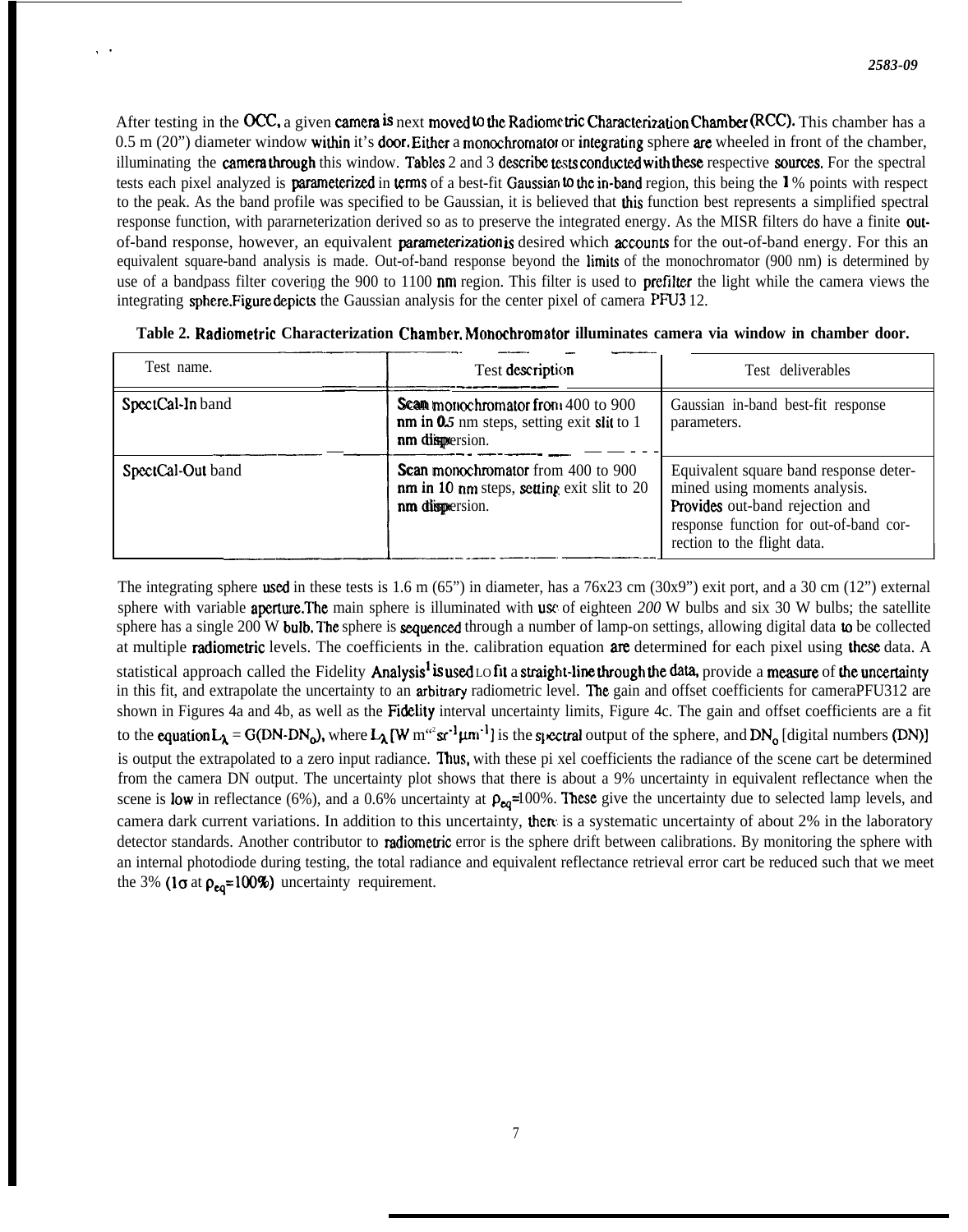| Test name.     | Test description                                                                                                                                                                                                                      | Test deliverables                                                                                                                        |
|----------------|---------------------------------------------------------------------------------------------------------------------------------------------------------------------------------------------------------------------------------------|------------------------------------------------------------------------------------------------------------------------------------------|
| Light transfer | At fixed integrating sphere output level,<br>ramp camera from 0.32 to 40.8 ms inte-<br>gration times (full available range).                                                                                                          | Determines ADC gain, electronics lin-<br>earity and linearity range, and desired<br>camera integration time.                             |
| RadCal         | Set the integrating sphere to one of 12<br>precalibrated output levels per band,<br>Turn off bulbs and adjust external sphere<br>aperture to sequence through all prepro-<br>grammed levels. Repeat for all 4 MISR<br>spectral bands. | Provides the sensor absolute and relative<br>radiometric calibration, radiance uncer-<br>tainty, and signal-to-noise performance.        |
| Doubling       | At 9 radiometric levels, each achieved<br>by two identical bulb groupings, acquire<br>data with first, second, then and both<br>bulb sets in turn.                                                                                    | Verifies linearity over sensor dynamic<br>range where radiometric accuracy<br>requirements are defined $(\rho_{eq} = 100\%$ . to<br>5%). |
| Polarization   | Rotate polarizing sheet (ambient trot).                                                                                                                                                                                               | Verifies camera <b>±1%</b> polarization insen-<br>sitivity specification.                                                                |

Table 3. Radiometric Characterization Chamber. Integrating sphere *illuminates camera via window in chamber door.* 

## 3. Round robin cross comparison

Although the MISR integrating sphere is calibrated with use of detector standards the team has an interest in verifying the sphere output using independent techniques. The round-robin cross-eornpar ison experiment provided one such opportunity to do so. In August of 1994 severat members of the EOS calibration panel brought their detector standards to JPL. These were used to sequential y view the JPL integrating sphere. Participating were calibration scientists from the Optical Sciences Center, University of Arizona; National Research Laboratory of Metrology (NRLM), the Japanese standards laboratory; and Goddard Space Flight Center (GSFC).

To calibrate the sphere, a UDT model QED-200 is used For MISR Bands I and 2. This detector consists of three inversion layer photodiodes arranged in a trapped configuration. For MISR Bands 3 and 4, a Graesby Electronics QED-150 is used. The latter standard is manufactured from Hamamatsu pen-n photodiodes, also positioned in a trapped configuration. During the round-robin experiment the standards were faltered with an Optronics catalog fitter. (Prior to the calibration of MISR flight cameras the standards are filtered using MISR laboratory filters, having the same band profile as the flight cameras). Next, the sphere was viewed by the University of Arizona portable **radiometer<sup>6</sup>**. As the sphere is **located** inside a dark tent, temperatures rose above the portable radiometers set point of 30°C, by 1,8°C above the set point. Further uncertainties in the data reduction arose due to uncertainty in this instruments filter **transmittance**. For this reason the radiometer was calibrated during the Sep94 SeaWiFs SIRREX-3 experiment. Finally, the sphere was viewed by the NRLM radiometer<sup>7</sup>. This has a field-of-view of  $0.387^{\circ}$ , and is filtered at 650 nm, 50 nm width. Repeatability between the 08Aug95 and 09Aug95 observations of the sphere was better than 0.03% at all four radiometric levels, as measured by this latter instrument.

In order to intercompare observations from these three detectors, a means of extrapolating measurements at one particular instruments **bandpass**, to that observed by another instrument with a different band profile was needed. It was decided to use the JPL observations to calibrate a sphere output model, and in turn compare the visitor observations to this model. The utility of the" model was simply to provide the wavelength interpolator needed to intercompare the various spectral observations, The model used

$$
\text{was:}\n\mathcal{L}_{\lambda} \cdot \frac{\text{i}\nabla b_{\text{sub}}}{\sigma T^4} \cdot \frac{\rho}{1 - \rho (1 - f)} \cdot \frac{\text{i}\nabla b \text{a}}{\pi A_s}, \text{ where}
$$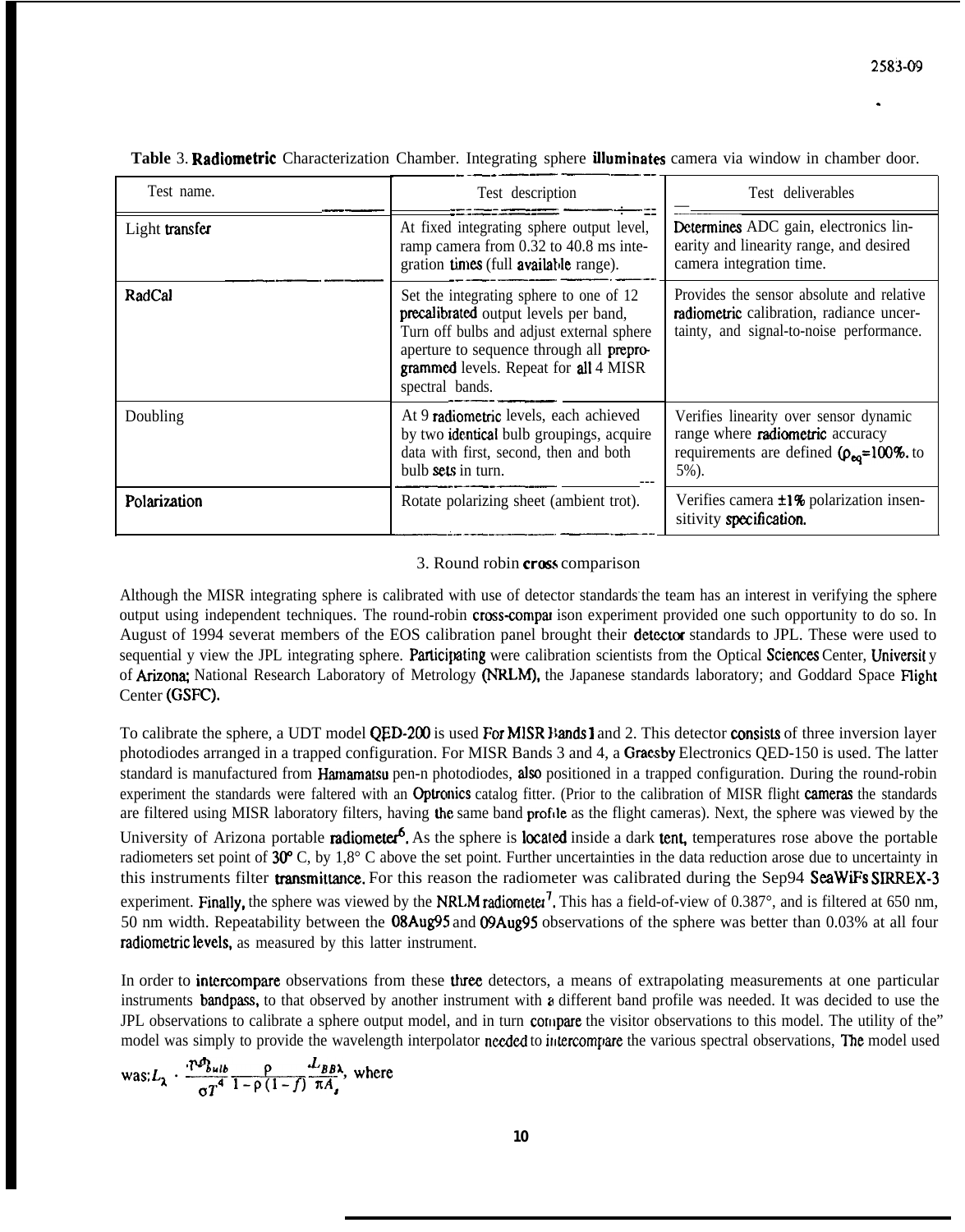

Figure 5. Gain and offset coefficients for Band 2, camera PFU312, with Fidelity Interval computed uncertainty.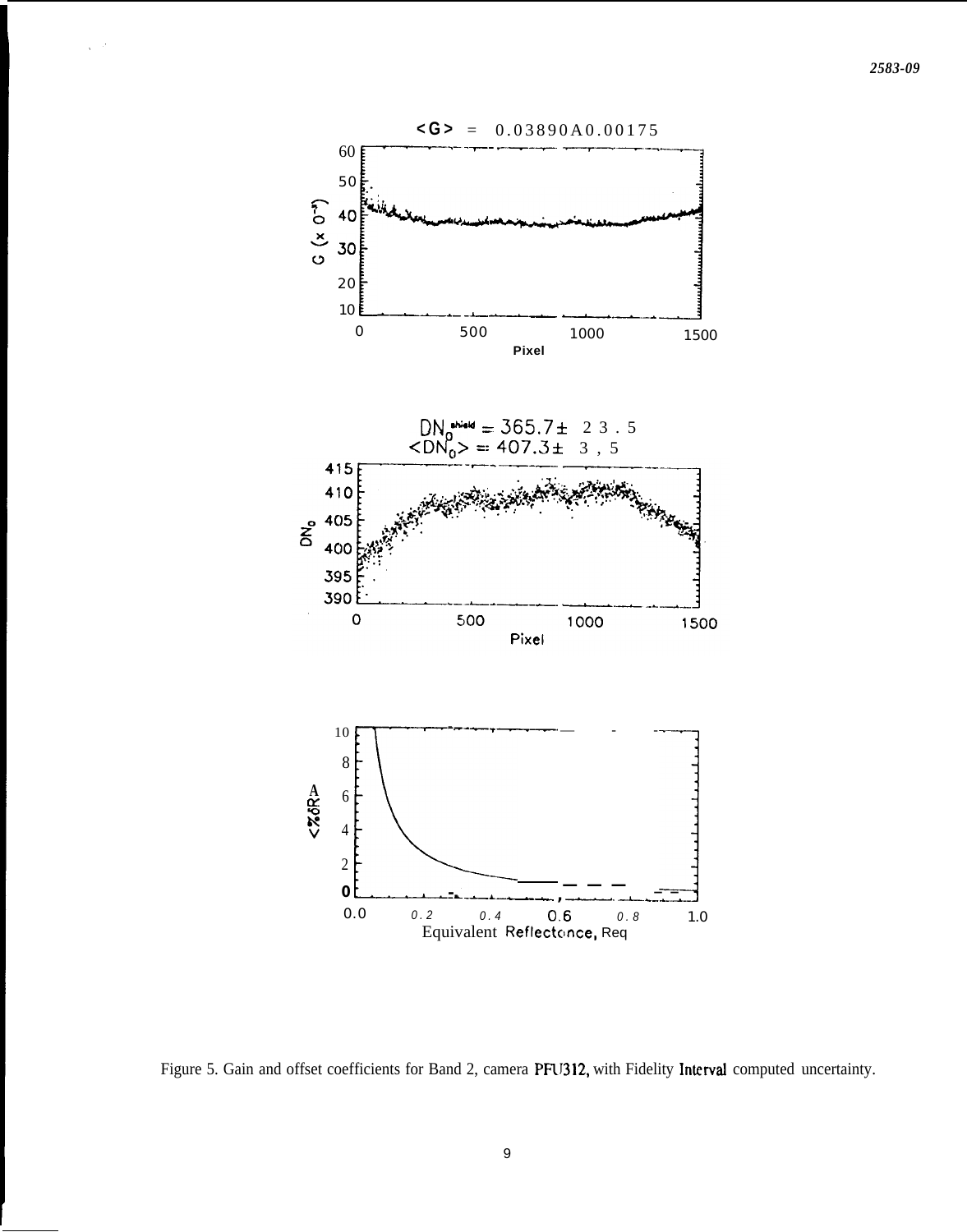- 3. Wehrli, C. (1985). Extraterrestrial Solar Spectrum. World Radiation Center (WRC), Davos-Dorf, Switzerland, WRC Publication No. 615, July.
- 4. Chrien, N.C,L., CJ. Bruegge, and B.R, Barkstrom *(1993).* Estimation of calibration uncertainties for the Muki-angle Imaging SpectroRadiometer (MISR) via fidelity intervals. In Sensor Systems for the Early Earth Observing System Platforms, Proc. SPIE 1939, April, 114-125.
- 5. Jorquera, C.R., V.G. Ford, V.G. Duvzd, and CJ. Bruegge (1995). State of the art radiometer standards for NASA's Earth Observing System. Aerospace Applications Conference, 5-10Feb, Snowmass, CO.
- 6. Biggar, S.F. and P.N. Slater (1993). Preflight cross-calibration radiometer for EOS AM-1 platform visible and near-IR sources. SPIE proc. 1939,243-249.
- 7. Sakuma, F., M. Kobayasi, and A. One. Aster round-robin radiometers for the preflight cros.calibration of EOS AM-1 instruments. Publication journal unknown.